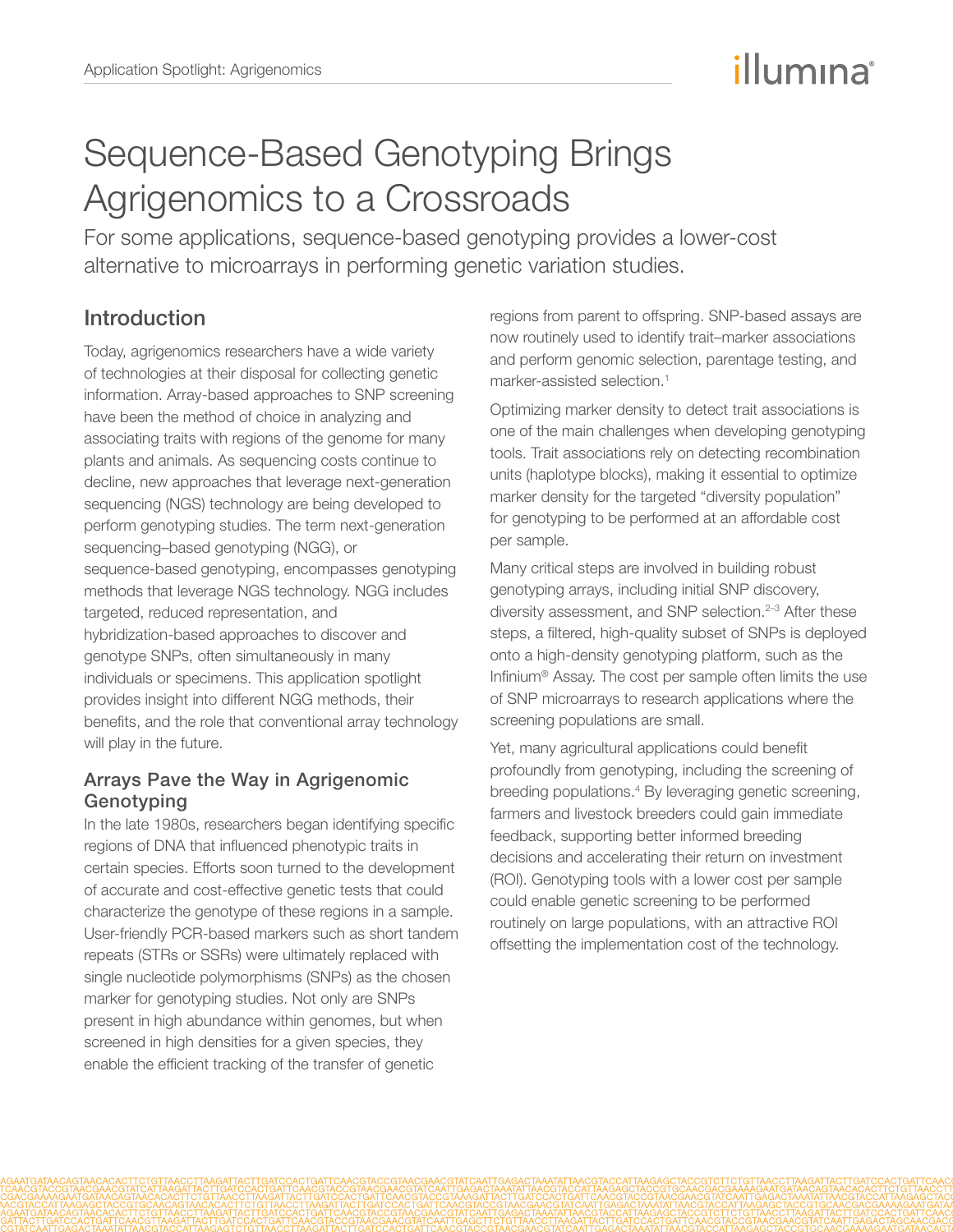#### Sequencing Advances Can Deliver More Cost-Effective Genotyping

The rapid evolution of sequencing technology has resulted in higher throughput and a lower cost per sample, often positioning NGG as a cost-effective and efficient agrigenomics tool for genotype screening, genetic mapping, purity testing, screening backcross lines, constructing haplotype maps, and performing association mapping and genomic selection.<sup>5-7</sup> The number of NGG methods continues to grow, with each offering the fundamental benefits sequencing provides, including reduced ascertainment bias, identification of variants other than SNPs (small insertions, deletions, and microsatellites), and an ability to perform comparative analysis across samples in the absence of a reference genome (Table 1).

# Methods of Sequence-Based **Genotyping**

For small genomes (eg, *Drosophila)* or high-profile research species (eg, *Arabidopsis)*, genotyping and variant screening can be completed using standard whole-genome sequencing/resequencing (WGS) methods relative to a reference. For larger genomes where funding is limited, sequence-based genotyping (or NGG) methods have been developed.

NGG advances are greatest for methods that can be performed at a lower cost than WGS. Crop researchers supporting applications in genomics-assisted breeding and genomic selection have been the primary drivers of developing lower-cost protocols.<sup>8-9</sup>

|  |  |  | Table 1: Genotyping by Sequencing Benefits and Considerations. |
|--|--|--|----------------------------------------------------------------|
|--|--|--|----------------------------------------------------------------|

| <b>Benefits Over</b><br><b>Array Genotyping</b>                                            | Explanation                                                                                                                                                                                                                                                                             | Considerations                                                                                                                                                                                                                                                                                                                                                                                                                                                                                                                                                                                                                                                     |
|--------------------------------------------------------------------------------------------|-----------------------------------------------------------------------------------------------------------------------------------------------------------------------------------------------------------------------------------------------------------------------------------------|--------------------------------------------------------------------------------------------------------------------------------------------------------------------------------------------------------------------------------------------------------------------------------------------------------------------------------------------------------------------------------------------------------------------------------------------------------------------------------------------------------------------------------------------------------------------------------------------------------------------------------------------------------------------|
| Low-cost genotyping now                                                                    | NGG methods often use homebrew library<br>preparation with multiplexing.<br>Per-sample costs < \$20 USD.                                                                                                                                                                                | . Populations with low diversity (eg, cotton) will exhibit fewer<br>polymorphisms than those with higher diversity (eg, maize).<br>Therefore, cost per data point will be higher for low-diversity<br>species. <sup>10</sup><br>• Targeted methods of enrichment and restriction enzyme methods<br>both require fine-tuning of coverage across highly multiplexed<br>samples for optimal cost benefit.                                                                                                                                                                                                                                                             |
| Lower-cost genotyping in<br>the future                                                     | NGG methods are well-positioned to<br>leverage future sequencing<br>cost improvements.                                                                                                                                                                                                  | • As sequencing protocols and analyses are defined, published, and<br>shared, consistency in data management and sample and gene<br>bank tracking will be key to optimizing resources. <sup>11</sup><br>• As protocols use higher levels of sample multiplexing and lower<br>coverage per individual (eg, skim sequencing), tolerance for<br>ambiguity in heterozygote detection must be considered.<br>• Sequencing data analysis methods, while constantly improving,<br>are still less streamlined than array methods for data analysis. This<br>can be a barrier for new users with species that have little genetic<br>information (ie, no reference genome). |
| Low ascertainment bias                                                                     | Ascertainment bias, especially in<br>high-diversity species, presents challenges<br>with array genotyping for lines that have<br>a parental background different from the<br>reference or SNP discovery population.<br>Sequencing methods have a lower burden<br>of a priori knowledge. | . Pulldown or amplicon methods have potential to have some bias if<br>they depend on hybridization. Restriction site-associated methods<br>will be bias free if restriction sites are conserved among targeted<br>lines of interest. <sup>5,9</sup>                                                                                                                                                                                                                                                                                                                                                                                                                |
| Increased dynamic range<br>detection offered by<br>sequencing in<br>polyploid species      | Higher allele dosage detection levels of<br>sequencing over array methods enable<br>increased allele detection sensitivity of<br>multiple genomes in polyploid species.                                                                                                                 | • Filtering criteria for sequencing data might require adjustments for<br>each species protocol defined.<br>· Illumina GenomeStudio <sup>®</sup> software supports automated<br>polyploidy calling.                                                                                                                                                                                                                                                                                                                                                                                                                                                                |
| Insight into non-model<br>genomes where no a priori<br>genomic information<br>is available | Some sequencing protocols, like those<br>relying on restriction enzyme cut sites, can<br>be completed in the absence of a<br>reference genome. <sup>5</sup>                                                                                                                             | • Transcriptome assembly or contigs (eg, > 10 kb) can act as a<br>putative reference from some sequencing applications.<br>• When using a reference that is distant from the targeted species<br>(ie, use of the bovine as a reference for whale), there is some risk<br>that a high mismatch rate for rare variants might bias toward high<br>MAF SNPs.                                                                                                                                                                                                                                                                                                           |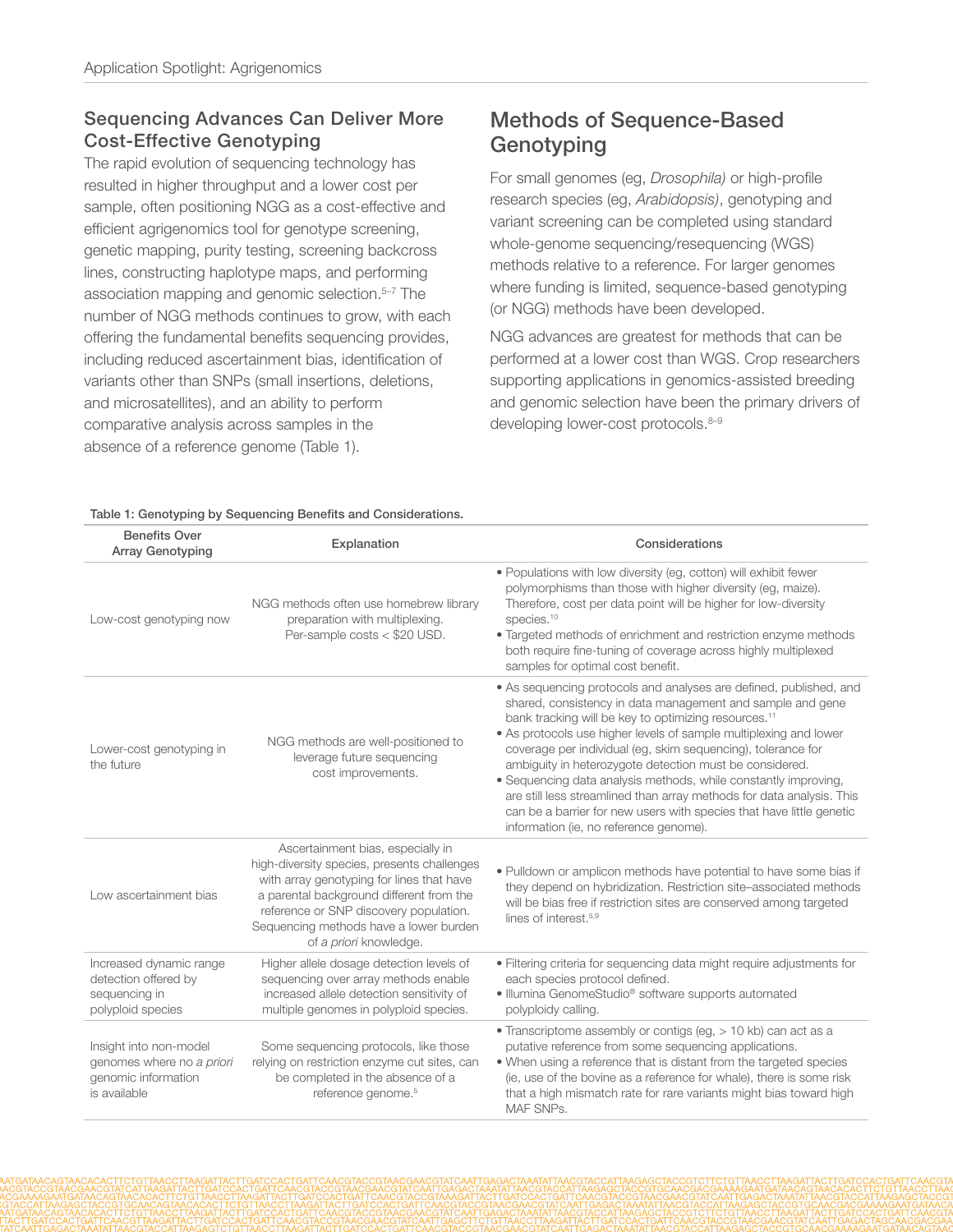## Skim Sequencing

Low coverage or scalable/tunable skim sequencing has been demonstrated in wheat chromosomal lines as effective for SNP discovery and is useful for detailed diversity analysis, marker-assisted selection, and sequence-based genotyping.<sup>[12](#page-7-10)-13</sup> It offers numerous advantages, including an established library preparation protocol, an established informatics application pipeline that enables SNP calling within reads rather than relative to a reference, and redundancy checks that minimize false positives.<sup>[12](#page-7-10)</sup> The amount of data generated using skim sequencing can also be modulated by rerunning the samples to increase coverage, avoiding library preparation optimization and challenges in sample tracking.

#### Enrichment

By using PCR or hybridization probes, a suite of methods can be used to isolate a specific genomic fraction by either removing unwanted components (target enrichment, Figure 1A) or selecting desired targets (targeted pulldown, Figure 1B) for subsequent sequencing.<sup>14–[15](#page-7-13)</sup> Sequencing is focused on regions of interest, offering sufficient overlap in sequencing coverage to call SNPs reliably. Particularly in plants, these methods avoid lost sequencing space to duplicated or otherwise undesirable areas of the genome.<sup>14</sup>

### PCR-Based Methods

Many PCR-based genotyping methods have been developed. They include direct sequencing of PCR amplicons, long-range PCR sequencing where fragments are sheared in library preparation, and the use of molecular inversion probes to target long regions that are circularized with a ligase before amplification. These methods can pose challenges in scaling marker and sample multiplexing (multiple samples per flow cell or lane) to leverage NGS throughput and minimize costs. Challenges include accurately optimizing multiplex reaction conditions to capture all targeted regions uniformly.[14](#page-7-12),[16](#page-7-14) There are several commercial-based PCR methods that facilitate optimal multiplex conditions, including Illumina TruSeq® Custom Amplicon.

## Hybridization-Based Methods

Hybridization-based approaches include solid substrate as well as liquid hybridization methods, using oligonucleotide specificity to bind to and isolate complementary sequences. To leverage sequencing capacity and optimize costs, these methods rely on multiplexing samples enriched using the same probe sets. Solid phase hybridization is completed after library preparation, where regions of the genome that hybridize are retained and those that do not are washed away. The more common methods of solution hybridization typically take advantage of biotinylated probes or RNA baits to facilitate capture of targets. Hybridization capture has an advantage in genotyping allotetraploids because it can enable homologous genomes to be differentiated.[17](#page-7-15)

#### Targeted Enrichment

Targeted enrichment approaches are ideal for pristine genomes (eg, bovine, rice) where there is *a priori* knowledge for regions of interest, such as markers for loss of function or trait associations used in marker-assisted selection. They are powerful methods for SNP discovery and fine mapping of recombination breakpoints. For example, researchers studying wheat used a sequence capture assay for targeted resequencing of a 2.2 Mb exon region and identified 4,000 SNPs and 129 indels suitable for differentiating between cultivated and wild wheat populations.<sup>[17](#page-7-15)</sup>

A need to reduce costs has been the primary driver of the evolution in sequence-based approaches to genotyping. Therefore, cost-effective targeted and enrichment methods will be increasingly important to allow researchers to choose their markers of interest as more genomes are assembled and referenced.

#### Restriction Enzyme Methods: RE-GBS, RAD-Seq, and ddRADSeq

The biggest advances in NGG affordability have been achieved using restriction enzyme methods of reducing the representation of the library for subsequent sequencing. Restriction enzyme GBS (RE-GBS), restriction site-associated sequencing (RAD-Seq), and ddRADSeq methods use restriction enzymes to generate fragments for sequencing. They provide a reduced, genome-wide representation with data that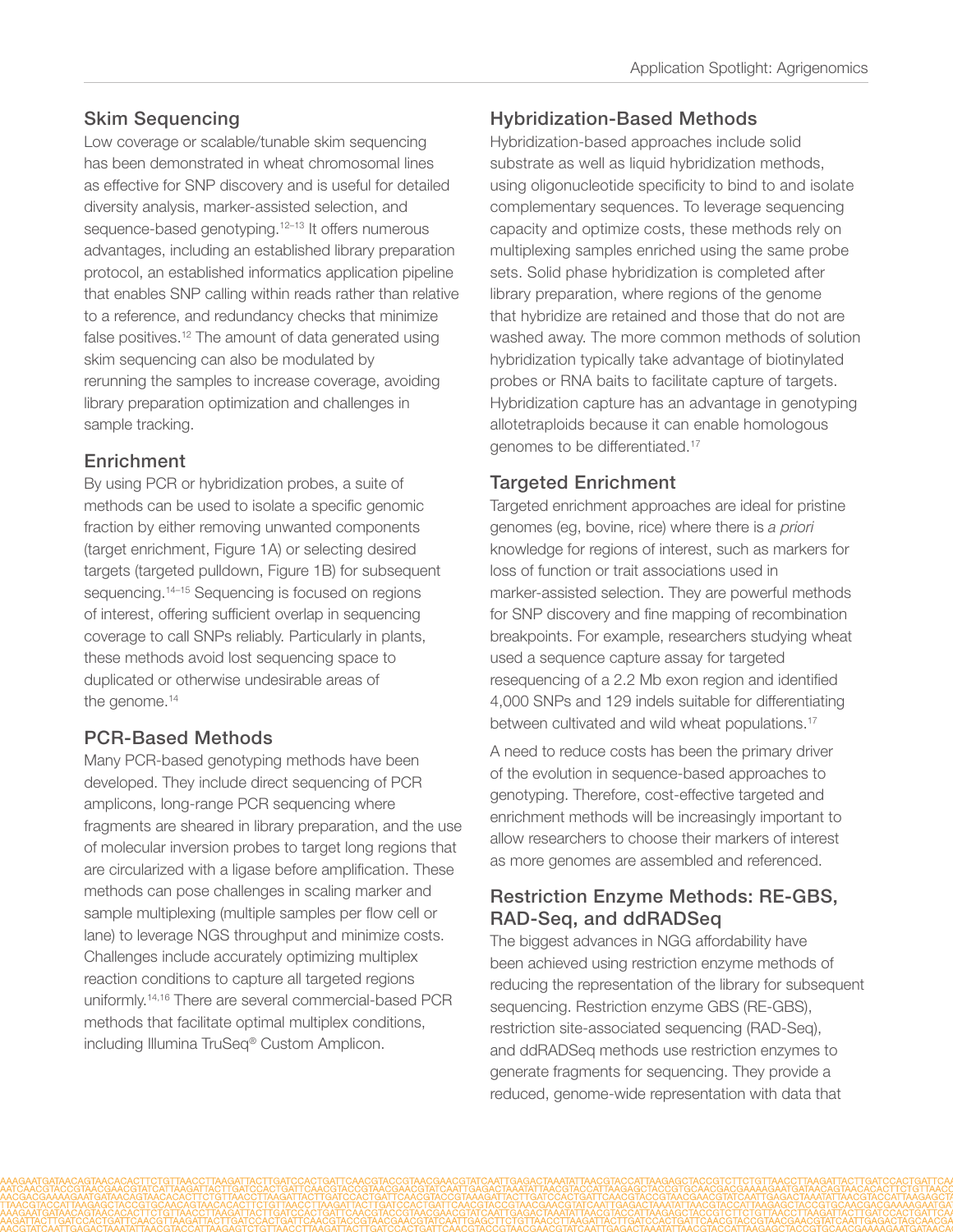#### A. Amplicon-Based Targeted Sequencing







Figure 1: NGG Methods for Discovering and Genotyping SNPs. Amplicon-based targeted resequencing methods (panel A) adapted from Mamanova et al, 2010<sup>16</sup> and Liu et al, 2012.<sup>[18](#page-7-16)</sup> Hybridization-based enrichment sequencing methods (panel B) adapted from Mamanova et al, 2010<sup>[16](#page-7-14)</sup> and Cronn et al, 2012.<sup>[10](#page-7-8)</sup> Restriction enzyme reduced representation sequence-based genotyping methods (panel C) adapted from Andolfatto et al, 2011[.19](#page-7-17)

can be aligned, compared, and screened for SNP variants (Figure 1C)[.5](#page-7-4)[,8](#page-7-6),[9](#page-7-7),[20](#page-7-18) NGS-compatible fragment libraries enable massively parallel and multiplexed sample sequencing, facilitating the rapid discovery and genotyping of tens to hundreds of thousands of SNPs across large populations.

RE-GBS protocols, initially established for crops like maize and wheat, have advantages in cost per sample and application in species where there is no *a priori* knowledge of the genome. The application of RE-GBS is especially powerful in mapping populations, or closely related groups of samples, such as candidates for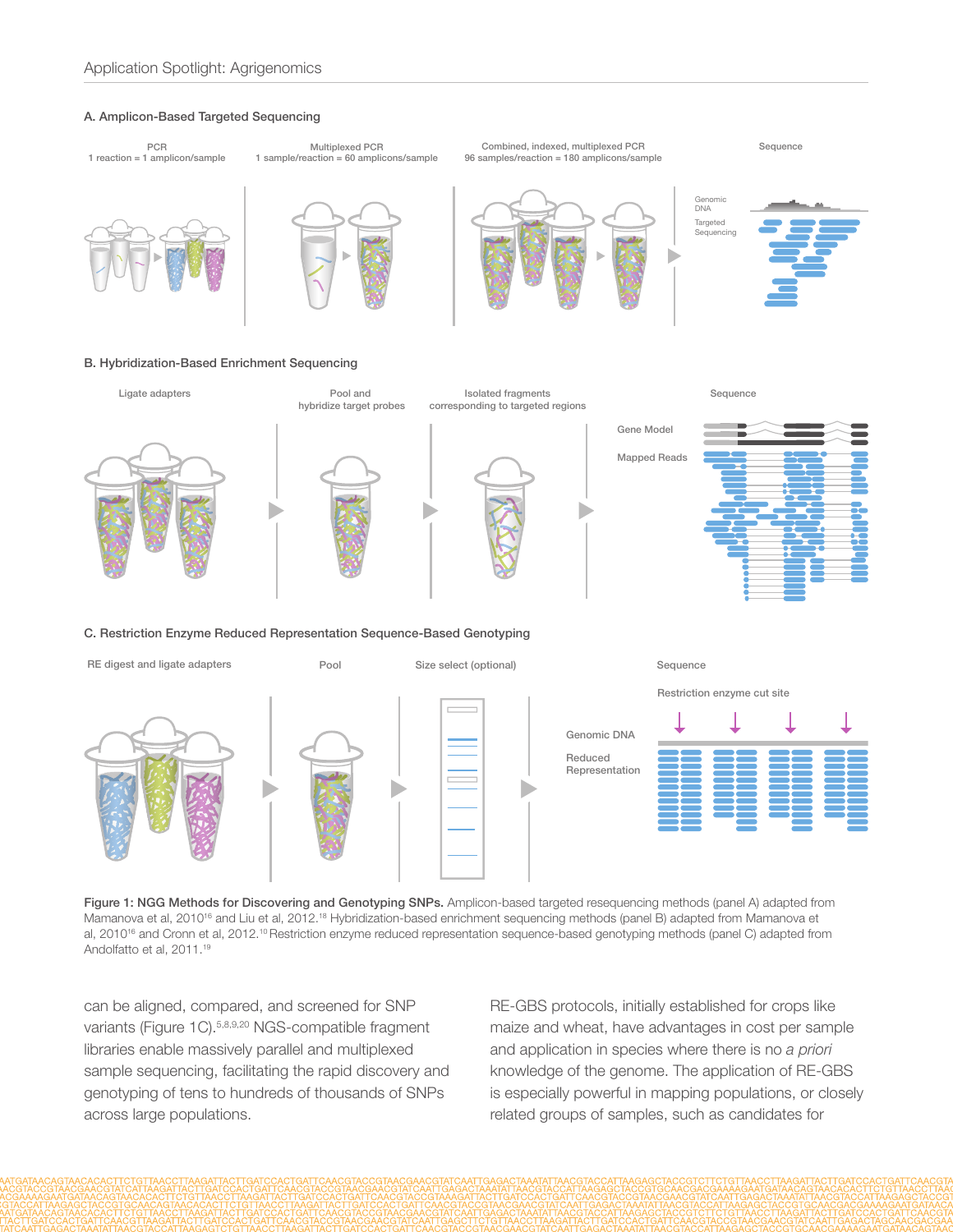genomic selection. If populations are more divergent than expected or target novel species, RE-GBS protocols can require optimization (beyond published protocols) to customize coverage and minimize missing data. For example, high divergence across targeted samples can result in missing data, complicating downstream analysis, whereas low divergence can result in a lower number of detected SNPs.

The advantages of RE-GBS are many, making the protocol development for species-specific applications rewarding[.8](#page-7-6) Reduced ascertainment bias over array-based methods, the ability to discover and characterize polymorphisms simultaneously, and the generation of valuable genetic information for a low (< \$20 USD) cost per sample (excluding bioinformatics) make this a method of choice for those moving from array methods to genotyping by sequencing. RE-GBS data analysis methods are supported with open-source analysis tools (eg, TASSEL) that can be tailored for crops of interest using a command-line interface. Table 2 (reproduced from Nielsen et al,  $2011^{21}$  $2011^{21}$  $2011^{21}$ ) shows a list of available non-commercial NGS genotyping calling software. Nielsen et al also present a workflow for converting NGS data into SNP calls (Figure 2).

RAD-Seq protocol enhancements have been primarily focused on increasing the level of multiplexing to reduce cost and eliminate expensive steps in the protocol workflow, such as random shearing and the subsequent need for end repair. Examples of methods that eliminate random shearing include MSG,<sup>[19](#page-7-17)</sup> CRoPS,<sup>22</sup> and ddRADSeq[.20](#page-7-18) The ddRADSeq method has been used to refine size selection, recovering a "tunable number of regions" distributed randomly throughout the genome at a reported library preparation cost of \$5 USD per sample and input amounts as low as 100 ng of starting DNA.[20](#page-7-18) This approach also implements a two-index combinatorial multiplex system (n\*m individuals using n+m indexes), a sequence filter analysis toolkit, and a sample tracking data management tool available through a Google Docs interface. High-throughput data management and sample tracking are critical for implementing any sample screening method in breeding and germplasm tracking.<sup>11</sup>

Table 3 summarizes published sequence-based genotyping methods, including PCR-based, hybridization-based, and restriction enzyme approaches.



#### Figure 2: Converting NGS Data Into Genotype Calls.

Reproduced from Nielsen et al, 2011.<sup>[21](#page-7-19)</sup> First, pre-processing steps transform NGS data into aligned reads with quality scores that indicate confidence. Next, SNP or genotype calls are made using a multi-sample or single-sample calling procedure, depending on the number of samples and depth of coverage. Finally, post-processing steps filter the called SNPs.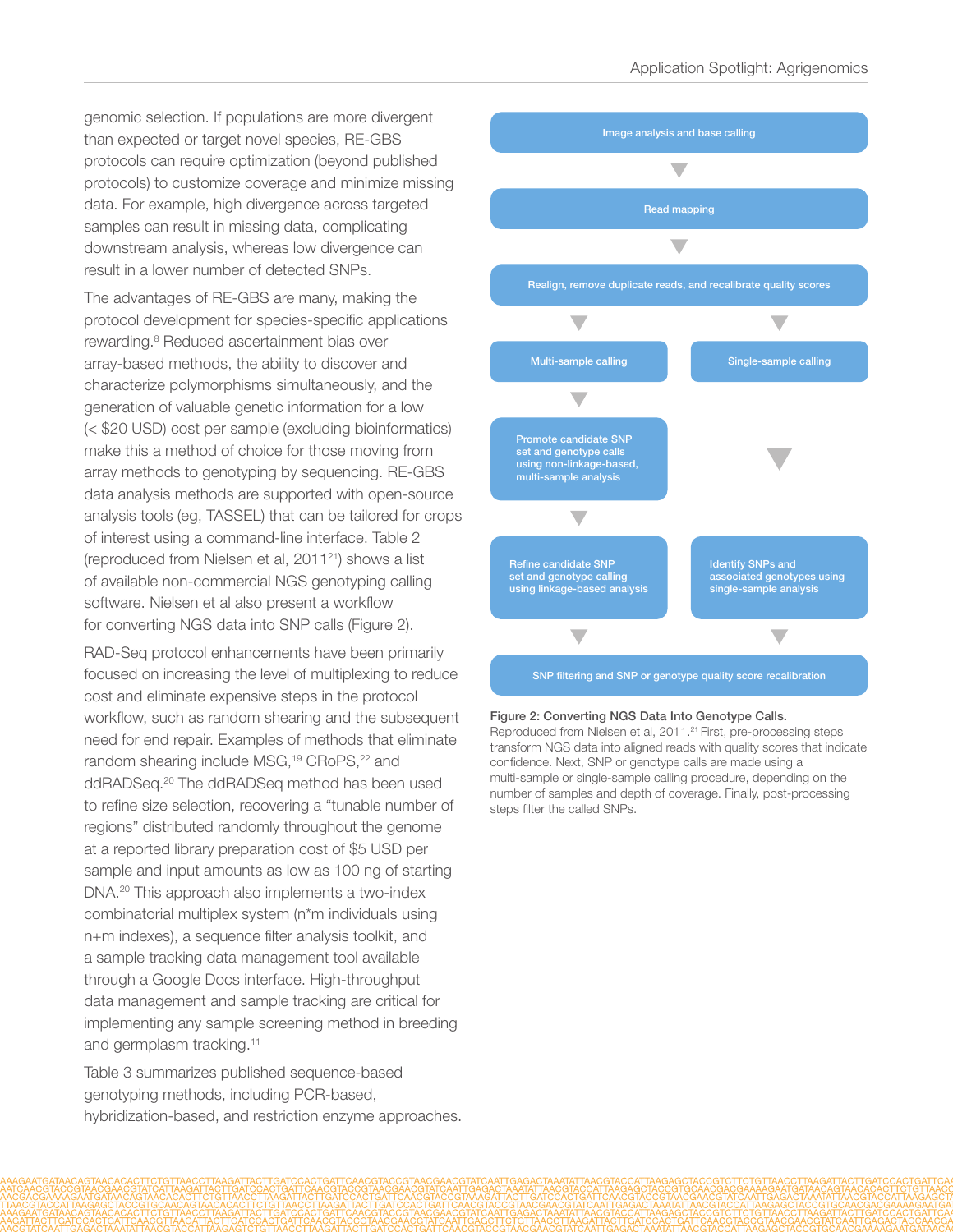| Software          | <b>Available From</b>                              | <b>Calling Method</b> | Prerequisites                                                          |
|-------------------|----------------------------------------------------|-----------------------|------------------------------------------------------------------------|
| SOAP <sub>2</sub> | soap.genomics.org.cn/index.html                    | Single-sample         | High-quality variant database (eg, dbSNP)                              |
| realSFS           | 128.32.118.212/thorfinn/realSFS                    | Single-sample         | Aligned reads                                                          |
| Samtools          | samtools.sourceforge.net                           | Multi-sample          | Aligned reads                                                          |
| <b>GATK</b>       | www.broadinstitute.org/gatk                        | Multi-sample          | Aligned reads                                                          |
| Beagle            | faculty.washington.edu/browning/beagle/beagle.html | Multi-sample LD       | Candidate SNPs, genotype likelihoods                                   |
| <b>IMPUTE2</b>    | mathgen.stats.ox.ac.uk/impute/impute_v2.html       | Multi-sample LD       | Candidate SNPs, genotype likelihoods                                   |
| QCall             | ftp://ftp.sanger.ac.uk/pub/rd/QCALL                | Multi-sample LD       | 'Feasible' genealogies at a dense set of loci,<br>genotype likelihoods |
| MaCH              | genome.sph.umich.edu/wiki/Thunder                  | Multi-sample LD       | Genotype likelihoods                                                   |

Table 2: Available Non-Commercial NGS Genotype-Calling Software.

Adapted from Nielsen et al, 2011.<sup>[21](#page-7-19)</sup>

# Determining Sequence Depth

High-throughput microarrays (millions of SNPs for thousands of samples) have been used for years to perform genotype screening, with heterozygote detection exceeding 99.99% through optimized probe design. For the detection of heterozygosity, NGG methods depend upon sequencing depth, with increased depth resulting in increased cost per sample. When the goal is to detect parental lines that are fixed for alternate alleles, heterozygotes are infrequent and of little consequence. As a result, multiplexing can be high and coverage per sample as low as 1× to meet project goals. For applications requiring heterozygote detection, missing or ambiguous genotypes can be overcome by resequencing the library in greater depth or by using "soft" bin assignment informatics approaches<sup>[19](#page-7-17)</sup> that facilitate imputation to missing allele states. Li et al, 2011 provide useful modeling analysis for depth of coverage needed to detect SNPs with certainty and detect heterozygotes from sequencing runs with 2×, 4×, 6×, and 30× coverage and a range of minor allele frequencies in the population.[23](#page-7-21) Tolerance for missing data can be a critical consideration for sequence-based genotyping decisions.

Independent of the NGG method chosen, there are tradeoffs among factors of marker density, sequence depth, and degree of multiplexing for cost per sample. In RE methods, the more markers targeted (eg, 4-base over a 6-base enzyme cutter), the more fragments are created and the more sequencing is required. Improvements can be expected to lower costs of sequencing with longer reads and evenness of

coverage among multiplexed individuals. All of these will allow for quicker associations between genomic regions and traits at a lower cost per sample and improved implementation of marker-assisted breeding in agriculture species.

# The Value of Arrays

While they are no longer the only solution, array methods are often still an excellent fit for screening applications, especially with well-annotated genomes where established trait associations and loss-of-function variants are known. For example, many agriculture research communities need tools for routine testing of known markers with consistent high-throughput data analysis, where volume pricing offers a cost per sample that tips the scale toward an array approach over an NGG approach. When whole communities converge on a common tool, there is an opportunity to leverage the diverse data sets and develop downstream methods for imputation and proprietary custom or Add On content. For example, lower-density arrays (< 50,000 SNPs+indels) are useful as base content for building proprietary Add On beadpools that seed companies can use to build a proprietary array with public and private marker content combined in a single chip. The combination of array- and sequencebased genotyping approaches has already contributed significant value to the dairy cattle breeding industry. As shown by the 1,000 Bull Genomes Project, merging the 2 technologies allows for highly accurate imputation for related individuals in a combined data set.<sup>24</sup> Illumina offers comprehensive sequencing and array solutions that can be tailored to any species.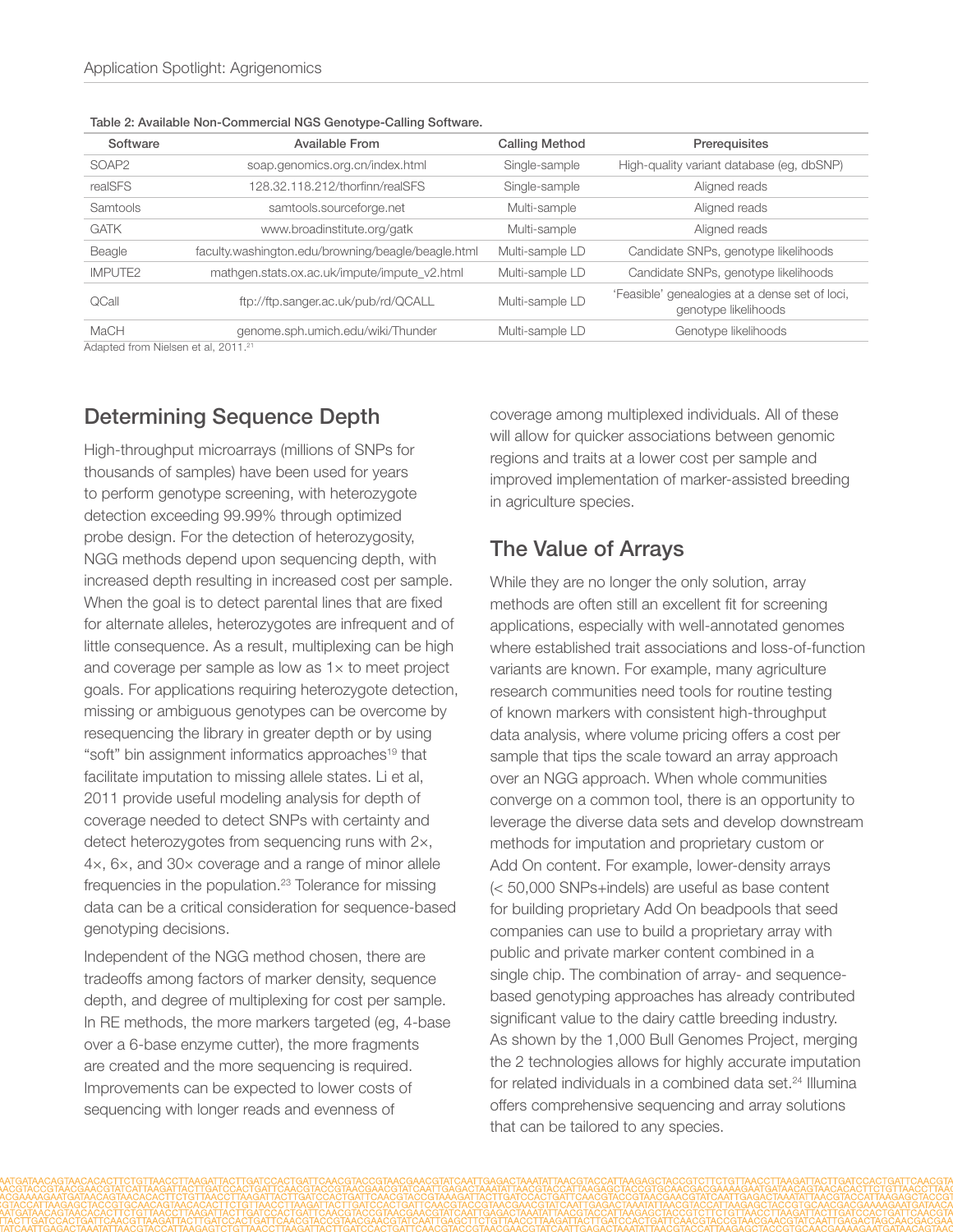| Method                                                         | Type of Method      | Description                                                                                                                                                                                                                                                                                                                                                                                                                                                                                                                  |
|----------------------------------------------------------------|---------------------|------------------------------------------------------------------------------------------------------------------------------------------------------------------------------------------------------------------------------------------------------------------------------------------------------------------------------------------------------------------------------------------------------------------------------------------------------------------------------------------------------------------------------|
| Amplicon sequencing                                            | PCR based           | Often used in metagenomics applications where 16S fragments are targeted. Labor intensive<br>to amplify and tag multiple targets to optimize sequencing coverage. Difficult to scale currently<br>to leverage sequencing output to drive down price per sample.                                                                                                                                                                                                                                                              |
| LR-PCR                                                         | PCR based           | Long-range PCR (< 35 kbp, typically 3-10 kbp) can be used to target regions that then require<br>shearing before library preparation. Challenges include equimolar pooling of sample/fragments.<br>Tends to be a drop in coverage at the ends that can be resolved by increasing amplicon<br>overlap to a minimum of 100 bp.10,16                                                                                                                                                                                            |
| Molecular inversion<br>probes                                  | Whole genome        | Molecular inversion probes, single-stranded oligonucleotides with common linker flanked by<br>target-specific sequences, anneal to target sequence and become circularized by a ligase.<br>PCR amplification and products are sequenced directly. Suited for few targets and high sample<br>numbers $(> 100$ samples). $25-27$                                                                                                                                                                                               |
| WGS/Genome<br>skimming                                         | Whole genome        | Whole-genome sequencing includes DNA shearing and repair before adapter ligation.<br>Low depth or genome skimming of whole genomes is performed for organelle (plastome,<br>mitochondrial, or rDNA), phylogenetic/systematics, or comparative analysis. Can provide partial<br>sequences of low-copy nuclear loci for designing PCR primers or probes for subsequent<br>hybridization-based genome reduction approaches. <sup>13</sup>                                                                                       |
| OS-Seq                                                         | Hybridization based | Oligonucleotide-selective sequencing is a targeted genome resequencing in which the lawn<br>of oligonucleotide primers of an Illumina flow cell is modified to function as both a capture and<br>sequence substrate. <sup>28</sup>                                                                                                                                                                                                                                                                                           |
| Array hybridization<br>capture (with or<br>without C0t1)       | Hybridization based | Fragment library hybridized to immobilized probe. Non-specific hybrids are removed and targeted<br>DNA is eluted and sequenced. Can be less labor intensive than PCR amplification. Can be<br>followed by a target-specific array that enriches for target in a reduced-complexity sample. <sup>15,16</sup>                                                                                                                                                                                                                  |
| In-solution<br>hybridization capture<br>(with or without C0t1) | Hybridization based | Specific probes designed to target regions of interest from sequencing library. An excess of<br>probes over template can result in a higher hybridization than with array-based methods. Can<br>be more amenable to scalable throughput. <sup>17</sup>                                                                                                                                                                                                                                                                       |
| <b>CRoPS</b>                                                   | Restriction digest  | Complexity reduction using AFLP with next-generation sequencing. Enables SNP discovery<br>using tagged libraries of 2 or more genetically diverse samples. Uses a methylation-sensitive<br>restriction enzyme sequenced at 5-10x redundancy. Use of homozygous lines is encouraged<br>to enable selection of SNPs located in low- or single-copy genome sequences. <sup>22</sup>                                                                                                                                             |
| RAD-Seq                                                        | Restriction digest  | Genomic DNA digested with a restriction enzyme and a barcoded adapter is ligated to<br>compatible sticky ends. DNA samples, each with a different barcode, are pooled, randomly<br>sheared, and size selected (300-700 bp), and a second adapter is ligated after polishing and<br>filling ends. A Y-adapter ensures that only RAD tags are amplified in the PCR step. <sup>5</sup>                                                                                                                                          |
| Cornell GBS                                                    | Restriction digest  | Employs unmodified adapters (ie, without the 5' phosphate group and fork), removes fragment<br>size selection. By using a single well for genomic DNA digestion and adapter ligation, it has<br>reduced a number of enzymatic and purification steps. Methylation-sensitive enzymes are used<br>to avoid repetitive regions of plant genomes. <sup>9</sup>                                                                                                                                                                   |
| <b>Modified Cornell GBS</b>                                    | Restriction digest  | Modifies the original Cornell GBS method by use of 2 complementary enzymes (a "rare" cutter<br>and a "common" cutter) and a Y adapter where Adapter 1 and Adapter 2 are on opposite ends<br>of each fragment. <sup>8</sup>                                                                                                                                                                                                                                                                                                   |
| ddRADSeq                                                       | Restriction digest  | Relies on the concept of RAD-Seq, but eliminates the random shearing. Explicitly uses size<br>selection to recover a tunable number of regions distributed randomly through the genome.<br>Provides an index, computational analysis tool kit, and lightweight data management tools to<br>facilitate multiplexing of many hundreds of individuals. Major cost reductions are attributed to<br>removal of random shearing and subsequent end repair requirements. <sup>20</sup>                                              |
| GR-RSC                                                         | Restriction digest  | Genome reduction based on restriction site conservation. Includes a double digest of DNA with<br>rare and frequent restriction enzymes, labeling a recognition rare cutter site with 5' biotin using<br>paramagnetic bead separation, adding barcode sequences using PCR, equimolar pooling of<br>samples, and size selection using gel isolation. <sup>29-30</sup>                                                                                                                                                          |
| MSG                                                            | Restriction digest  | Multiplex NGS protocol, includes a fragment size-selection step developed to identify<br>recombinant breakpoint of many samples simultaneously at resolution sufficient for most<br>mapping purposes. Incorporates aspects of WGS and RAD-Seq. Uses a more frequent cutter<br>than RAD-Seq and allows ligation of adapters to many small genomic fragments in a single<br>step. Fragment orientation is random regarding the direction of sequencing. No shearing or<br>repair of DNA before adapter ligation. <sup>19</sup> |
| <b>DArTSeq</b>                                                 | Restriction digest  | Based on genome complexity reduction using restriction enzymes followed by sequencing. <sup>31</sup>                                                                                                                                                                                                                                                                                                                                                                                                                         |

#### Table 3: Published Sequence-Based Genotyping Methods.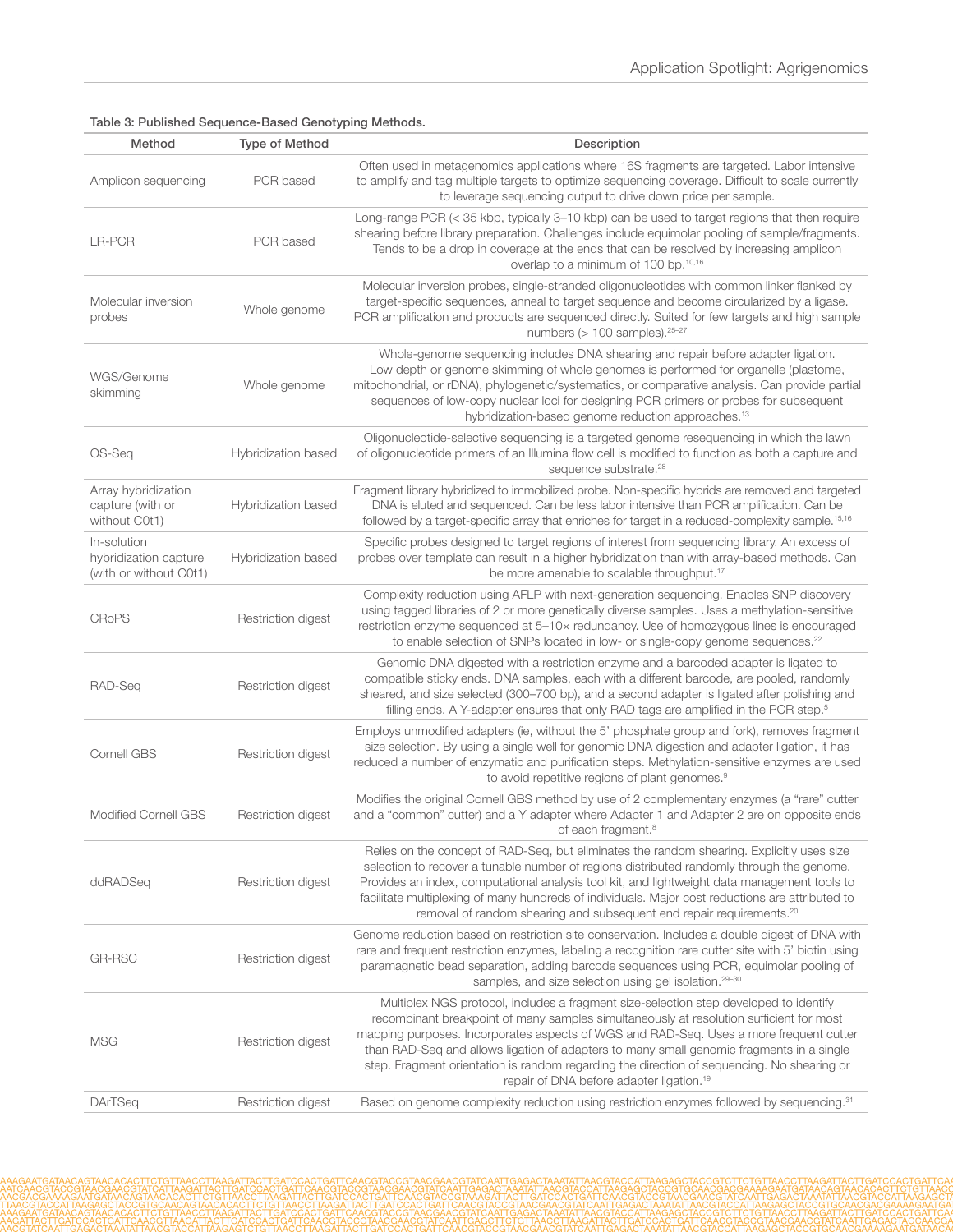#### **Summary**

Genotyping arrays forged the foundation of the genomics movement in agriculture, identifying SNPs associated with desired phenotypic traits that researchers have used to improve livestock breeding and crop yields. The rapid evolution of sequencing technologies is driving the development of lower-cost sequencing-based genotyping methods that will enable agrigenomics researchers to study livestock, crops, and biological systems at a level never before possible. Providing a genome-wide view, NGG methods offer the specificity, reproducibility, and efficiency needed to accelerate agricultural research, advance the development of high-value trait screening methods, and enable the swift deployment of these applications in the real world.

## **References**

- <span id="page-7-0"></span>1. [Batley, J. and D. Edwards \(2007\). SNP applications in plants. In](http://www.springer.com/life+sciences/plant+sciences/book/978-0-387-35844-4)  [Oraguzie NC, Rikkerink EHA, Gardiner SE, and Silva HN \(Eds.\),](http://www.springer.com/life+sciences/plant+sciences/book/978-0-387-35844-4)  [Association Mapping in Plants, 95–102. New York, New York,](http://www.springer.com/life+sciences/plant+sciences/book/978-0-387-35844-4)  [USA: Springer.](http://www.springer.com/life+sciences/plant+sciences/book/978-0-387-35844-4)
- <span id="page-7-1"></span>2. [Wang DG, Fan JB, Siao CJ, et al. Large-scale identification,](http://www.ncbi.nlm.nih.gov/pubmed/9582121)  [mapping, and genotyping of single-nucleotide polymorphisms in](http://www.ncbi.nlm.nih.gov/pubmed/9582121)  the human genome. *Science.* [1998;280:1077-1082.](http://www.ncbi.nlm.nih.gov/pubmed/9582121)
- <span id="page-7-2"></span>3. [Van Tassell CP, Smith TPL, Matukumalli LK, et al. SNP discovery](http://www.ncbi.nlm.nih.gov/pubmed/18297082)  [and allele frequency estimation by deep sequencing of reduced](http://www.ncbi.nlm.nih.gov/pubmed/18297082)  [representation libraries.](http://www.ncbi.nlm.nih.gov/pubmed/18297082) *Nat Methods.* 2008;5:247-252.
- <span id="page-7-3"></span>4. [Boichard D, Chung H, Dassonneville R, et al. Design of a](http://www.ncbi.nlm.nih.gov/pubmed/22470530)  [low-density SNP array optimized for imputation.](http://www.ncbi.nlm.nih.gov/pubmed/22470530) *PLoS One.* [2012;7:e34130.](http://www.ncbi.nlm.nih.gov/pubmed/22470530)
- <span id="page-7-4"></span>5. [Baird NA, Etter PD, Atwood TS, et al. Rapid SNP discovery and](http://www.ncbi.nlm.nih.gov/pubmed/18852878)  [genetic mapping using sequenced RAD markers.](http://www.ncbi.nlm.nih.gov/pubmed/18852878) *PLoS One.* [2008;3:e3376.](http://www.ncbi.nlm.nih.gov/pubmed/18852878)
- 6. [Kirst M, Resende M, Munoz P and Neves L. Capturing and](http://www.biomedcentral.com/1753-6561/5/S7/I7)  [genotyping the genome-wide genetic diversity of trees for](http://www.biomedcentral.com/1753-6561/5/S7/I7)  [association mapping and genomic selection.](http://www.biomedcentral.com/1753-6561/5/S7/I7) *BMC Proceedings.* [2011;5:17.](http://www.biomedcentral.com/1753-6561/5/S7/I7)
- <span id="page-7-5"></span>7. [Metzger ML. Sequencing technologies—the next generation.](http://www.ncbi.nlm.nih.gov/pubmed/19997069) *Nat Rev Genet.* [2010;11:31-46.](http://www.ncbi.nlm.nih.gov/pubmed/19997069)
- <span id="page-7-6"></span>8. [Poland JA, Brown PJ, Sorrells ME, Jannink J. Development of](http://www.ncbi.nlm.nih.gov/pubmed/22389690)  [high-density genetic maps for barley and wheat using a novel](http://www.ncbi.nlm.nih.gov/pubmed/22389690)  [two-enzyme genotying-by-sequencing approach.](http://www.ncbi.nlm.nih.gov/pubmed/22389690) *PLoS One.* [2012;7:e32253.](http://www.ncbi.nlm.nih.gov/pubmed/22389690)
- <span id="page-7-7"></span>9. [Elshire RJ, Glaubitz JC, Sun Q, et al. A robust, simple genotyping](http://www.ncbi.nlm.nih.gov/pubmed/21573248)[by-sequencing \(GBS\) approach for high diversity species.](http://www.ncbi.nlm.nih.gov/pubmed/21573248) *PLoS One.* [2011;6:e19379.](http://www.ncbi.nlm.nih.gov/pubmed/21573248)
- <span id="page-7-8"></span>10. [Cronn R, Knaus BJ, Liston A, et al. Targeted enrichment strategies](http://www.ncbi.nlm.nih.gov/pubmed/22312117)  [for next generation plant biology.](http://www.ncbi.nlm.nih.gov/pubmed/22312117) *Am J Bot.* 2012;99:291-311.
- <span id="page-7-9"></span>11. [McCouch SR, McNally KL, Wang W, Sackville Hamilton R.](http://www.ncbi.nlm.nih.gov/pubmed/22314574)  [Genomics of gene banks: A case study in rice.](http://www.ncbi.nlm.nih.gov/pubmed/22314574) *Am J Bot.* [2012;99:407-423.](http://www.ncbi.nlm.nih.gov/pubmed/22314574)
- <span id="page-7-10"></span>12. [Lorenc MT, Hayashi S, Stiller J, et al. Discovery of single nucleotide](http://www.ncbi.nlm.nih.gov/pubmed/24832230)  [polymorphisms in complex genomes using SGSautoSNP.](http://www.ncbi.nlm.nih.gov/pubmed/24832230) *Biology.* [2012;1:370-382.](http://www.ncbi.nlm.nih.gov/pubmed/24832230)
- <span id="page-7-11"></span>13. [Huang X, Feng Q, Quian Q, et al. High-throughput genotyping by](http://www.ncbi.nlm.nih.gov/pubmed/19420380)  [whole-genome resequencing.](http://www.ncbi.nlm.nih.gov/pubmed/19420380) *Genome Res.* 2009;19:1068-1076.
- <span id="page-7-12"></span>14. [Grover CE, Salmon A, Wendel JF. Targeted sequence capture as](http://www.ncbi.nlm.nih.gov/pubmed/22268225)  [a powerful tool for evolutionary analysis.](http://www.ncbi.nlm.nih.gov/pubmed/22268225) *Am J Bot.* 2012;99:312- [319.](http://www.ncbi.nlm.nih.gov/pubmed/22268225)
- <span id="page-7-13"></span>15. [Fu Y, Springer NM, Gerhardt DJ, et al. Repeat subtraction](http://www.ncbi.nlm.nih.gov/pubmed/20230488)[mediated sequence capture from a complex genome.](http://www.ncbi.nlm.nih.gov/pubmed/20230488) *Plant J.* [2010;62:898-909.](http://www.ncbi.nlm.nih.gov/pubmed/20230488)
- <span id="page-7-14"></span>16. [Mamanova L, Coffey AJ, Scott CE, et al. Target-enrichment](http://www.ncbi.nlm.nih.gov/pubmed/20111037)  [strategies for next-generation sequencing.](http://www.ncbi.nlm.nih.gov/pubmed/20111037) *Nat Methods.* [2010;7:111-118.](http://www.ncbi.nlm.nih.gov/pubmed/20111037)
- <span id="page-7-15"></span>17. [Saintenac C, Jiang D, Akhunov ED. Targeted analysis of nucleotide](http://www.ncbi.nlm.nih.gov/pubmed/21917144)  [and copy number variation by exon capture in allotetraploid wheat](http://www.ncbi.nlm.nih.gov/pubmed/21917144)  genome. *Genome Biol.* [2011;12:R88.](http://www.ncbi.nlm.nih.gov/pubmed/21917144)
- <span id="page-7-16"></span>18. [Liu S, Yeh CT, Tang HM, Nettleton D, Schnable PS. Gene](http://www.ncbi.nlm.nih.gov/pubmed/22586469)  [mapping via bulked segregant RNA-Seq \(BSR-Seq\).](http://www.ncbi.nlm.nih.gov/pubmed/22586469) *PLoS One.* [2012;7:e36406.](http://www.ncbi.nlm.nih.gov/pubmed/22586469)
- <span id="page-7-17"></span>19. [Andolfatto P, Davison D, Erezyilmaz D, et al. Multiplexed shotgun](http://www.ncbi.nlm.nih.gov/pubmed/21233398)  [genotyping for rapid and efficient genetic mapping.](http://www.ncbi.nlm.nih.gov/pubmed/21233398) *Genome Res*. [2011;21: 610-617.](http://www.ncbi.nlm.nih.gov/pubmed/21233398)
- <span id="page-7-18"></span>20. [Peterson BK, Weber JN, Kay EH, Fisher HS, Hoekstra HE.](http://www.ncbi.nlm.nih.gov/pubmed/22675423)  [Double digest RADSeq: an inexpensive method for](http://www.ncbi.nlm.nih.gov/pubmed/22675423) *de novo* SNP [discovery and genotyping in model and non-model species.](http://www.ncbi.nlm.nih.gov/pubmed/22675423) *PLoS One.* [2012;7:e37135.](http://www.ncbi.nlm.nih.gov/pubmed/22675423)
- <span id="page-7-19"></span>21. [Nielsen R, Paul JS, Albrechtsen A, Song YS. Genotype and SNP](http://www.ncbi.nlm.nih.gov/pubmed/21587300)  [calling from next-generation sequencing data.](http://www.ncbi.nlm.nih.gov/pubmed/21587300) *Nat Rev Genet.* [2011;12:443-451.](http://www.ncbi.nlm.nih.gov/pubmed/21587300)
- <span id="page-7-20"></span>22. [Van Orsouw NJ, Hogers RC, Janssen A, et al. Complexity](http://www.ncbi.nlm.nih.gov/pubmed/18000544)  [reduction of polymorphic sequences \(CRoPS\): a novel approach](http://www.ncbi.nlm.nih.gov/pubmed/18000544)  [for large-scale polymorphism discovery in complex genomes.](http://www.ncbi.nlm.nih.gov/pubmed/18000544)  *PLoS One.* [2007;2:e1172.](http://www.ncbi.nlm.nih.gov/pubmed/18000544)
- <span id="page-7-21"></span>23. [Li Y, Sidore C, Kang HM, Boehnke M, Abecasis GR. Low](http://www.ncbi.nlm.nih.gov/pubmed/21460063)[coverage sequencing: implications for design of complex trait](http://www.ncbi.nlm.nih.gov/pubmed/21460063)  [association studies.](http://www.ncbi.nlm.nih.gov/pubmed/21460063) *Genome Res.* 2011;21:940-951.
- <span id="page-7-22"></span>24. 1000 Bull Genomes Project (www.1000bullgenomes.com) Accessed 18 December 2014.
- <span id="page-7-23"></span>25. [Hardenbol P, Baner J, Jain M, et al. Multiplexed genotyping with](http://www.ncbi.nlm.nih.gov/pubmed/12730666)  [sequence-tagged molecular inversion probes.](http://www.ncbi.nlm.nih.gov/pubmed/12730666) *Nat Biotechnol.* [2003;21:673-678.](http://www.ncbi.nlm.nih.gov/pubmed/12730666)
- 26. [Hardenbol P, Yu F, Belmont J, et al. Highly multiplexed molecular](http://www.ncbi.nlm.nih.gov/pubmed/15687290)  [inversion probe genotyping: over 10,000 targeted SNPs](http://www.ncbi.nlm.nih.gov/pubmed/15687290)  [genotyped in a single tube assay.](http://www.ncbi.nlm.nih.gov/pubmed/15687290) *Genome Res.* 2005;15:269-275.
- <span id="page-7-24"></span>27. [Dahl F, Gullberg M, Stenberg J, Landegren U, Nilsson M. Multiplex](http://www.ncbi.nlm.nih.gov/pubmed/15860768)  [amplification enabled by selective circularization of large sets of](http://www.ncbi.nlm.nih.gov/pubmed/15860768)  [genomic DNA fragments.](http://www.ncbi.nlm.nih.gov/pubmed/15860768) *Nucleic Acids Res.* 2005;33:e71.
- <span id="page-7-25"></span>28. [Myllykangas S, Buenrostro JD, Natsoulis G, Bell JM, Ji HP.](http://www.ncbi.nlm.nih.gov/pubmed/22020387)  [Efficient targeted resequencing of human germline and cancer](http://www.ncbi.nlm.nih.gov/pubmed/22020387)  [genomes by oligonucleotide-selective sequencing.](http://www.ncbi.nlm.nih.gov/pubmed/22020387) *Nat Biotechnol.* [2011;29:1024-1029.](http://www.ncbi.nlm.nih.gov/pubmed/22020387)
- <span id="page-7-26"></span>29. [Maughan PJ, Yourstone SM, Jellen EN, Udall JA. SNP discovery](https://www.crops.org/publications/tpg/articles/2/3/260)  [via genomic reduction, barcoding and 454-pyrosequencing in](https://www.crops.org/publications/tpg/articles/2/3/260)  Aramanth. *Plant Genome.* [2009;2:260-270.](https://www.crops.org/publications/tpg/articles/2/3/260)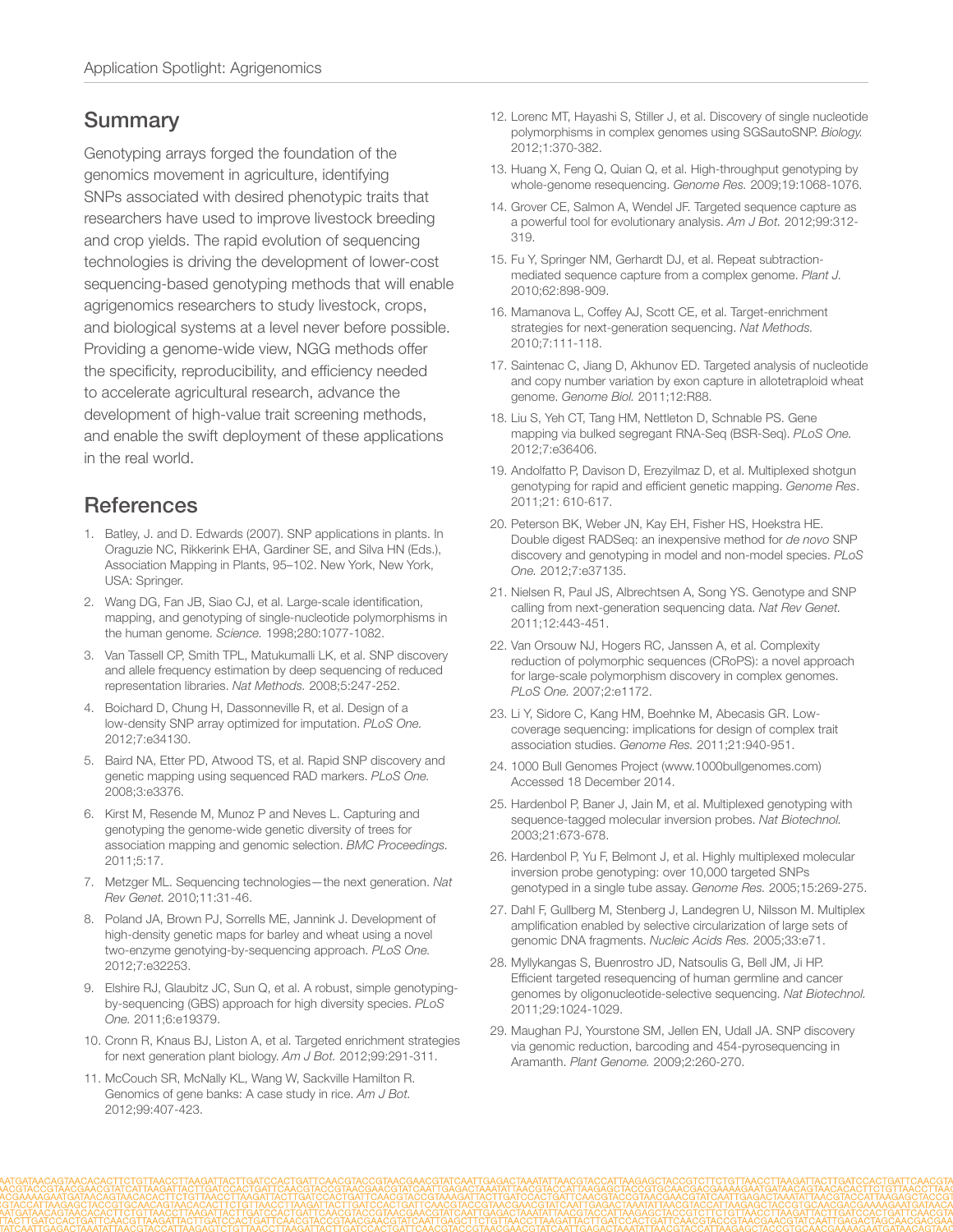- <span id="page-8-0"></span>30. [Maughan PJ, Yourstone SM, Byers RL, Smith SM, Udall](https://www.crops.org/publications/tpg/pdfs/3/3/166)  [JA. Single-nucleotide polymorphism genotyping in mapping](https://www.crops.org/publications/tpg/pdfs/3/3/166)  [populations via genomic reduction and next-generation](https://www.crops.org/publications/tpg/pdfs/3/3/166)  [sequencing: proof of concept.](https://www.crops.org/publications/tpg/pdfs/3/3/166) *Plant Genome.* 2010;3:166-178.
- <span id="page-8-1"></span>31. [Sansaloni C, Petroli C, Jaccoud D, et al. Diversity arrays](http://www.biomedcentral.com/1753-6561/5/S7/P54)  [technology \(DArT\) and next-generation sequencing combined:](http://www.biomedcentral.com/1753-6561/5/S7/P54)  [genome-wide, high throughput, highly informative genotyping for](http://www.biomedcentral.com/1753-6561/5/S7/P54)  [molecular breeding of Eucalyptus.](http://www.biomedcentral.com/1753-6561/5/S7/P54) *BMC Proceedings.* 2011;5:P54.
- 32. [Gore MA, Wright MH, Ersoz ES, et al. Large-scale discovery of](https://www.crops.org/publications/tpg/abstracts/2/2/121)  [gene-enriched SNPs.](https://www.crops.org/publications/tpg/abstracts/2/2/121) *Plant Genome.* 2009;2:121-133.
- 33. [Deschamps S, la Rota M, Ratashak JP, et al. Rapid genome-wide](https://www.crops.org/publications/tpg/abstracts/3/1/53)  [single nucleotide polymorphism discovery in soybean and rice via](https://www.crops.org/publications/tpg/abstracts/3/1/53)  [deep resequencing of reduced representation libraries with the](https://www.crops.org/publications/tpg/abstracts/3/1/53)  [Illumina Genome Analyzer.](https://www.crops.org/publications/tpg/abstracts/3/1/53) *Plant Genome.* 2010;3:53-68.
- 34. [Straub SCK, Parks M, Weitemier K, Fishbein M, Cronn RC, Liston](http://www.ncbi.nlm.nih.gov/pubmed/22174336)  [A. Navigating the tip of the genomic iceberg: next-generation](http://www.ncbi.nlm.nih.gov/pubmed/22174336)  [sequencing for plant systematics.](http://www.ncbi.nlm.nih.gov/pubmed/22174336) *Am J Bot.* 2012; 99:349-364.